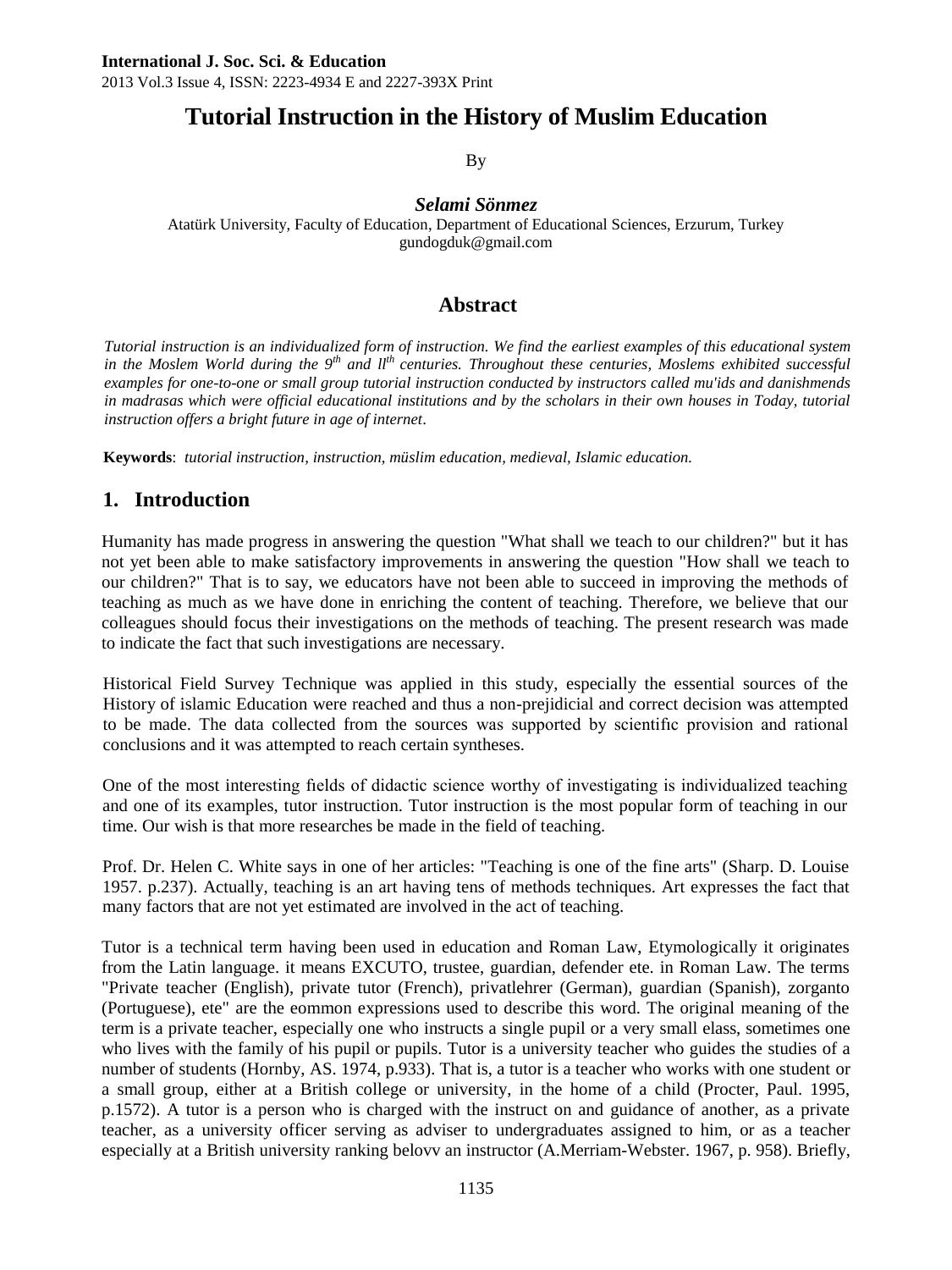tutor means a member of the instructional staff who, through informal conferences, instructs and examines students, sometimes while maintaining residence in a dormitory with the same students. Tutor is an undergraduate or graduate student seleeted and recommended by professors to assist students by means of private conferences (Good, Carter V. 1945, p.433). A tutor can instruct the student(s) at school or at home and he can be an offıcial staff or civil person.

Individual study method has occupied a wide application area among the present day teaching methods. For instance "Mastery Learning" developed by Bloom is an "individualized instruction". One of the typical examples of individual instruction is "Tutor instruction". Tutor instruction method can be applied at every stage of instruction. The inexperienced teacher means that he may be a student studying a few years ahead of the students he is instructing or he may be an adolescent. The basic aim of employing tutors in instructional fields is to have them improve in their profession. it is only a secondary aim in tutor instruction to have tutors help or guide students in their learning process. That is, tutor programs aim mostly to increase the self-respect of the tutors and to increase their authority and responsibility in the direction of the progress of the students whose instruction they have undertaken. Several pedagogical combinations are experimented between the tutor and the students in the process of tutor instruction (Hesapcıoğlu, Muhsin. 1988, p. 195). Thus, two goals are reached at the same time. in our time, one of the frequently applied methods in elementary education in Europe and the USA is tutor instruction.

Employing student-tutors help little children benefît from the knowledge and skills of grown-up children. The hypothesis that lies in the origin of this method is that a grown-up child can understand the manners and problems of a little child and thus, for instance, a  $4^{\text{th}}$  year student can help a  $2^{\text{nd}}$  year student in learning reading. Hümanist educators believe that the roles in teaching and learning can be changed. it is a natural result of this thought to employ student-tutors. The advantages expected for the tutors are;

- a- Learning a new talent,
- b- b- Developing a new understanding regarding the role of the teacher, and the hardships and obligations he encounters in preparing the subjects he is to teach.

For some schools, employing student-tutors appears to be a new effıcient method to form teaching and learning. Temporary and experimental applications have been proved to be positive. A program of this kind has been conducted for many years in "öpen schools" in England and thus, as has been stated, the natural potential of schools has been successfully used (Hesapcıoğlu, Muhsin. 1988, p.195). Studenttutors may be employed especially in teaching reading and writing skills, in such branches as dravving, handicrafts, football, swimming, volleyball, and in laboratory studies in which experiments are conducted.

Briefly, individual observation made by another person is the essential characteristic of tutor instruction. in this method, students are given sufficient time to learn the content. This principle was also the basic part of mastery learning (Hesapcıoğlu, Muhsin, p.228).

Let us go on with our explanations about tutor instruction by shortly focusing on the concepts of "tutorial plan" and "tutorial-perceptional plan". Tutorial plan is, as originated at Harvard University, a plan for carrying out specifıc individual guidance through the assignment of students to individual instructors, whose responsibility it is to develop effective study habits in the student and relate his intellectual activities to his whole life, the plan involves weekly conferences, preparation for each conference usually consisting in the accomplishing of specifıc reading assignments and sometimes the writing of papers (Gage, N.L. 1979, p.566-571).

Tutorial-perceptional plan is as originated at Colgate University, a plan of individual guidance involving the assignment of each incoming student to a general counselor (preceptor), who is concerned with the whole development of the student rather than instruction. in any given subject; in the upper 3 years of the college, students are assigned to tutors whose responsibility it is to help students work out special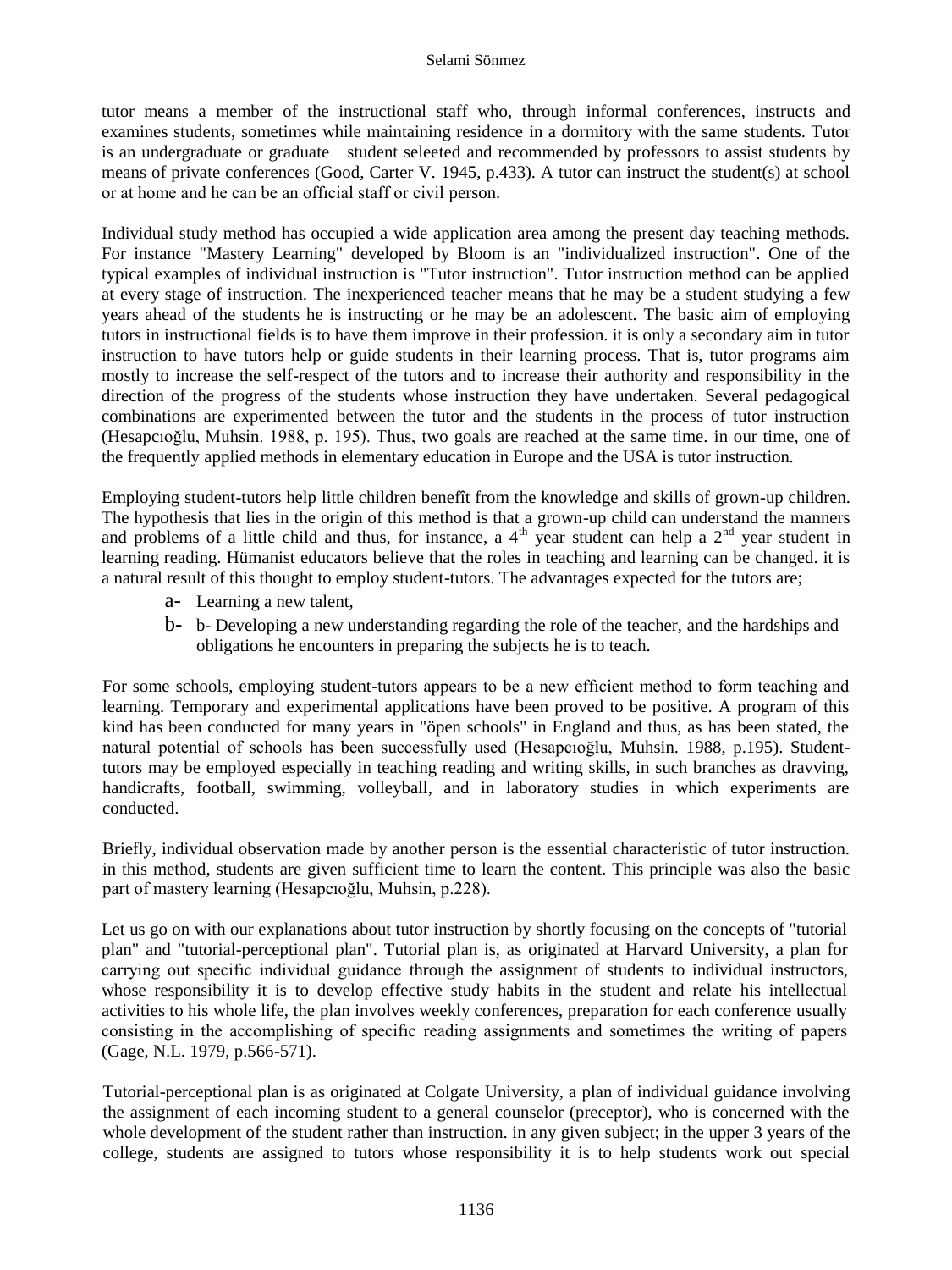#### Tutorial Instruction in the History of Muslim Education

problems of scholarship and research in certain designated areas (Good, Carter. p.433-343).

*Tutor's tasks:*

- a. Observing the students,
- b. Determining the level of the students preparedness,
- c. Recognizing the students,
- d. Planning the instruction process,
- e. Preparing the instruction atmosphere,
- f. Motivating the students, encouraging them,
- g. Assisting the students, by advising, directing, and giving examples,
- h. Sharing his knowledge and experiences with the students,
- i. Supporting the students by motivating them
- j. Recording the progress made,
- k. Inspecting and evaluating students at certain intervals.

#### *The Principles of Tutor instruction*

A tutor conducts his duties mentioned above obeying the following principles:

- a. He should respect the children's personality,
- b. He should not harm the students. This principle is more significant than being useful to the children because the physical health and mental hygiene of the children is more important than anything else
- c. Multi-dimensional improvements (cognitive, emotional, and behavioristic) should not be impeded and the progress should be freed from any obstacles.
- d. What is essential is that the behaviours should be changed towards more positive. The scientifıc way to do this is to learn.
- e. Acquistion and changing of the behaviours that required changes should be put on an order and extended to a certain time frame.
- f. Cognitive, emotional, and behaviouristic learning dimensions should be conducted in a balance.
- g. Ali the theoretical and practical activities should be directed to a certain aim. The tutor should be aware of the fact that ali these activities serve to improve his own career as well as that of the students.

#### *Tutorial Instruction in Medieval Islamic Cultural Environment*

There are two applications similar to the "individualized instruction" in the Islamic cultural environment

- 1. The instruction conducted by Mu'ids who were the staff members of the Madrasas.
- 2. Individualized instruction conducted in the houses of the scholars.

The fırst one is that Mudarris and Mu'id are titles frequently used in connection with the teaching staff of madrasas. Mudarris, namely professor, is the person in the center of the teaching at the madrasa. However, individualized instruction was performed only by mu'ids.

The term mu'id comes from the Arabic verb "awede" which means "to come back, to visit a patient, to become a habit, to repeat, to be experienced, and to have mastery" in science ete" (Ibid. p.434).

The term mudarris may come to mean professor, chief instructor, or even the direetor of instruction of the madrasa. However, the mu'id held the lovvest rank; he was the under-tutor or "repetiteur". The mu'id was probably chosen by the professor from his advanced students, and his duty was apparently to instruct he junior pupihs and to make them repeat their lessons till they knew them by heart (Kotinsky, Ruth. 1933, p.188).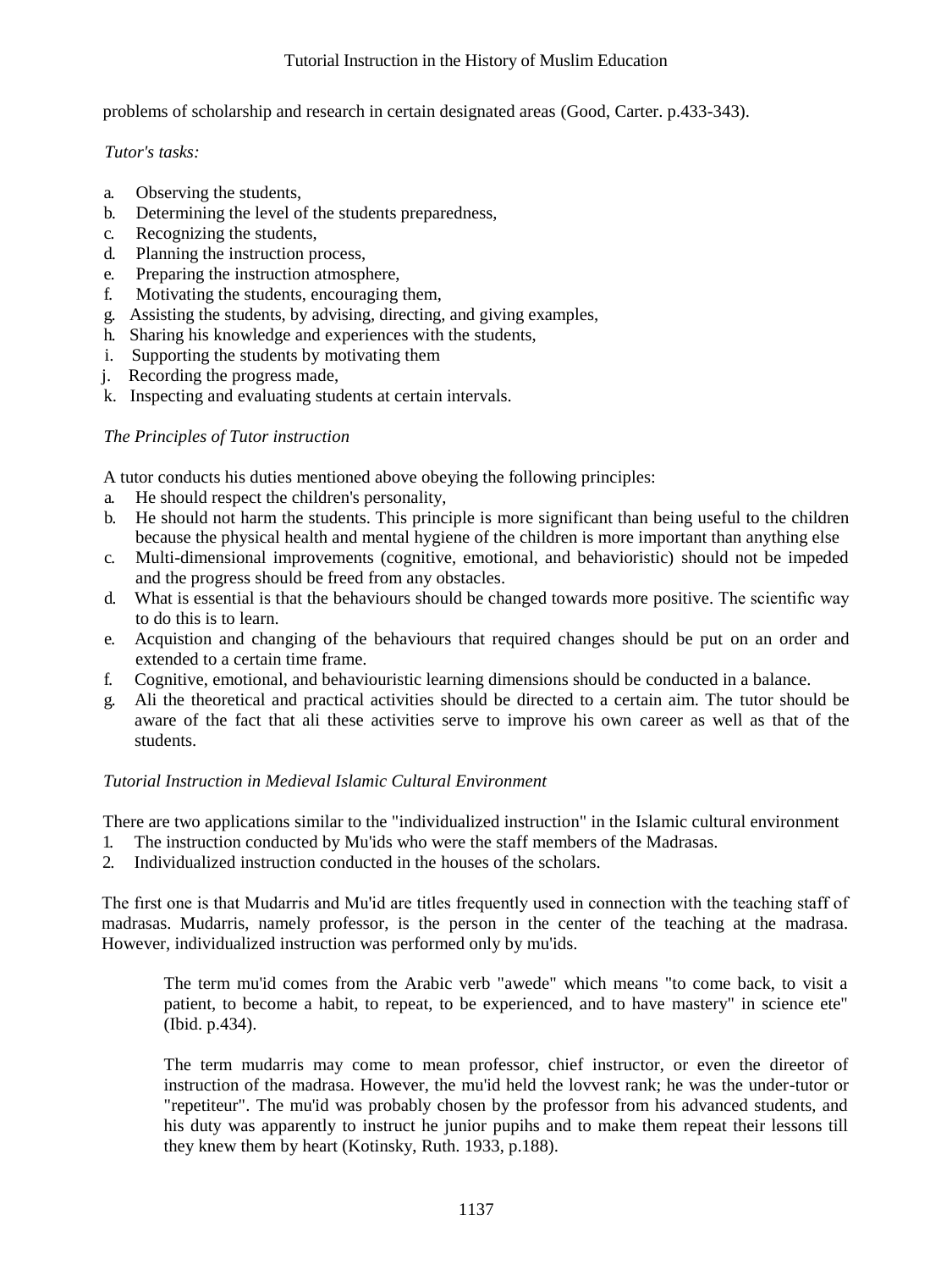Among the duties of a mudarris, there are the ones such as to join in the administration of a madrasa, to plan instruction and to apply the program ete.

The mudarris probably had administrative duties and responsibilities, but teaching constituted his main aetivity. The translation of the term mudarris by "chief-instructor", therefore, seems quiete appropriate. This translation is justified also by other available information, especially by the fact that there were several professors in the Nizamiya madrasas, but that only one professor in each madrasa bore the title of mudarris, and he enjoyed very great prestige. The mudarris was probably responsible for the program of instruction and arrangement of the courses, thus controlling the distribution of the subjects to be taught among the instructors of the madrasa (Molüf, Lüweys Al-Muncidn. 1973, p.536).

However, the only duty of a mu'id is to instruct. He sits with the audience and listens to the lecture given by the professor. When the lecture ends, the funetion of the repeater starts. His duty is to go över the same subject again, explaining the complicated parts and helping the less-gifted students to understand the topic (Talaş, A. 1939, p. 50). The madrasa gathers in its body many a student with different learning abilities. So, mu'ids were needed to help students with different abilities and to have them reach to the level of other students. Sources have recorded examples proving that two mu'ids were employed being supervised by each professor during the reign of Ayyubids (Al-Magrizî, 1270, p.374 - Al Suyutî, 1321, p. 157).

Even sources mention men who gave instruction in the Nizâmîya only on one of the many subjects taught in that school; they gave instruction as full-fledged teachers and not in the capacity of mu'id (Al-subki. 1908, pp.154-155). Another instructional assistant personnel whose duties were similar to those of mu'ids in madrasas was "faqih".

The term faqih has the well-known meaning of jurist. Faqih is also found used in connection with madrasas as a technical term, and has been interpreted to mean "student" (Talaş, A. Ibid, p.56). Yet, we have the belief that the term "faqih" was used to name learned and distinguished students studying jurisprudence rather than ordinary ones Ali these details would indicate that Ibn Jubayr used the term "faqih" for a full-fledge professor (Abû'l-Faraj, 1890, p.425).

In the fîfteenth and sixteenth century Ottoman madrasas we find a subdivision of the madrasa into several parts. Some of these corresponded to specialization in different directions and the others indicated stages of accomplishment in education. İn these madrasas we meet, besides mudarris and mu'id, also the terms danishmend and softa. These two terms both indicated students, the danishmend being an advanced student (Sayılı, Aydın, 1948, p.43).

Briefly, we can say that between the  $13<sup>th</sup>$  and  $18<sup>th</sup>$  centuries in madrasas in the Turkish, Iranian, and Arabic cultural environments, there were people with no official identity and function. These people, serving together with officially appointed mu'ids as someone other than mudarrises, were named "faqihs" in the madrasas of the Seljuk Empire, "danishmends" and "softas" in the madrasas of Ottoman Empire. We may call these people "experienced unofficial students" or îunoffıcial advanced students. These people;

- 1) Prepare students for the lesson before the professor starts instructing.
- 2) Retell the lesson after the professor has fınished his instruction,
- 4) Explain the topics and the units that have not been understood well by the students,
- 5) Help single students or groups of two, three or more students and have them catch up with other advanced students.
- 6) Provide pedagogical and guidance support to students having diffıculty in perceiving some subjects or in adapting to rituals thus give individualized instruction service.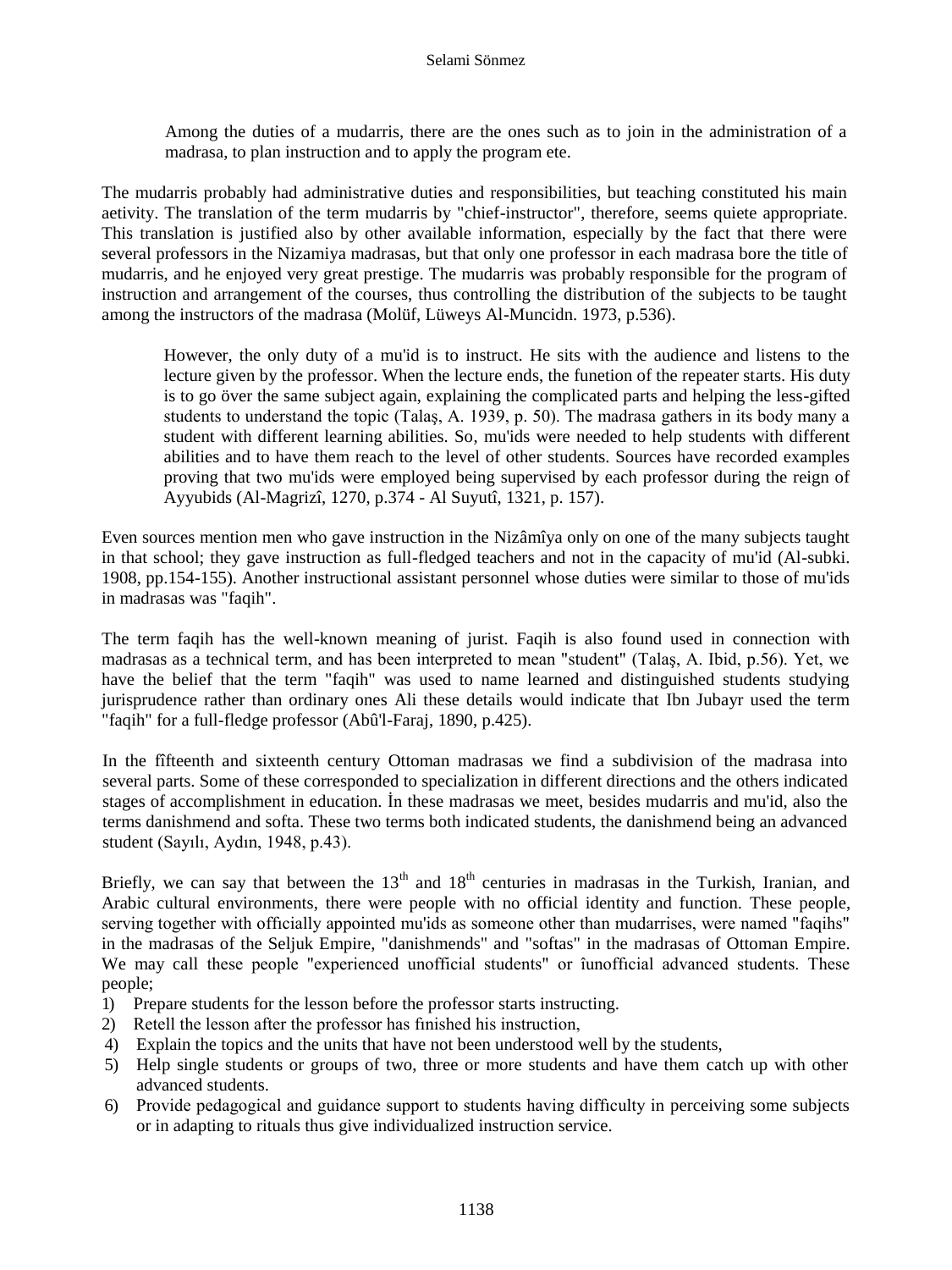The second one is that the history of using houses for educational purposes goes back to the time of Prophet Mohammad. However, Moslems have not considered houses as places to be used for public education. The educational function was put on masjids before and even after the madrasas were found, on madrasas that were built in different periods. Yet, this practice has not prevented the houses of ordinary men as well as scholars being used for educational purpores. Although practice of teaching the Qur'an in houses has received little sympathy (Ünver, A. Süheyl. 1946, p.24), those places have been used for education in case of need (Pedersen, Johs. p.350-376).

Private houses were used as teaching centers before the masjids were founded. Prophet Mohammad used the residence of "Erkhâm", one of his friends, for this purpose and explained the teachings of Islam in that house (Qur'an. El-Ahhzâb, verse 53). The houses used for educational purposes and visited on certain days at certain hours by people coming to receive instruction were called "manzill". We are describing briefly some of the most famous manzills here.

- 1. Yakub bin Killis (d. 990), the vizier of the Fatimid Caliph el Aziz Billah had sound knowledge about the İsmaili Creed. He received his students in his residence especially on Fridays. Among his students were both young and aged people (Ell-Abdevî. 1902, p.97).
- 2. The lessons in the house of Ebu Hayyân et-Tevhidî (d. 1009) were attended mostly by adults. The topics included the problems of philosophy such as epistemology, antology, and aesthetics. Explanations would be made on the ideas of Greek Philosophers. Tevhidi would direct the discussions (Shalaby, Ahmad. 1954, p.30).
- 3. Ebu Süleyman es-Sicistanî (d.1012) had one blind eye and therefore he would not go into crowds. Instead, he would teach his lessons in his home There were both young, and adult people, and even scholars among his students. He would not only lecture but also conduct the discussion technique. Ebu Süleyman would act as a juristprudent in learned discussions (El-Maqrizî. 1270, p.341).
- 4. One of the most important scholars conducting private lessons in his own home vvas Sîna (980- 1036) He would lecture in his home in the evenings. He would explain subjects from his own works Eş-Şifa and Al Qanun. He would answer questions (Ebu Hayyân al Tawhidi. p.43,49).
- 5. Al-Ghazalî (1058-1111) received his students in his residence, after lecturing for a short period in Nishabur Nizamiye Madrasa. He spent his time in his home, in Thus by lecturing and by conducting religious service (El-Qıfti 1902, p.282-283).
- 6. Ali Bin Mohammad el -Fasihi (d.1122) taught Nahiv (Syntax) in Nizamiye Madrasa. He was blamed for being a Shiite. He resigned and he began to teach in his residence (El-Qıfti. p.420).
- 7. Mohammad Ebu Tahir (d.1180) was a poor scholar. He converted his house in Alexandria to a center of instruction (Al-Ghazali, 1306, p.3).

Ali those we mentioned above are some examples of famous men conducting rather individualized lectures in their own homes in the period of Medieval islam World. We may admit that there were thousands of others acting in the same way.

The lessons that the tutors in Medieval Islamic Cultural Environment taught were generally: Reading the Qur'an Basic Islamic Teachings; Hadith,; Islamic Jurisprudence; Tefsir; Interpretations of the Qur'an); Kelâm (Philosophy of islam); Islamic Ethics; Literature; Grammar; Poetry; Medicine ete (Al-Maqrizi. p.341)

It is certain that there were, although rarely, others condueting tutor instruction on subjects other than those mentioned above. We may conclude, depending on the data above, that those people conducted tutor instruction and selected appropriate teaching methods and techniques

- a. according to the age of their students,
- b. according to the conceiving level of their students,
- c. according to the number of their students,
- d. according to the characteristics of the subject they taught,
- e. according to the level of diffıculty and complexity of the subject,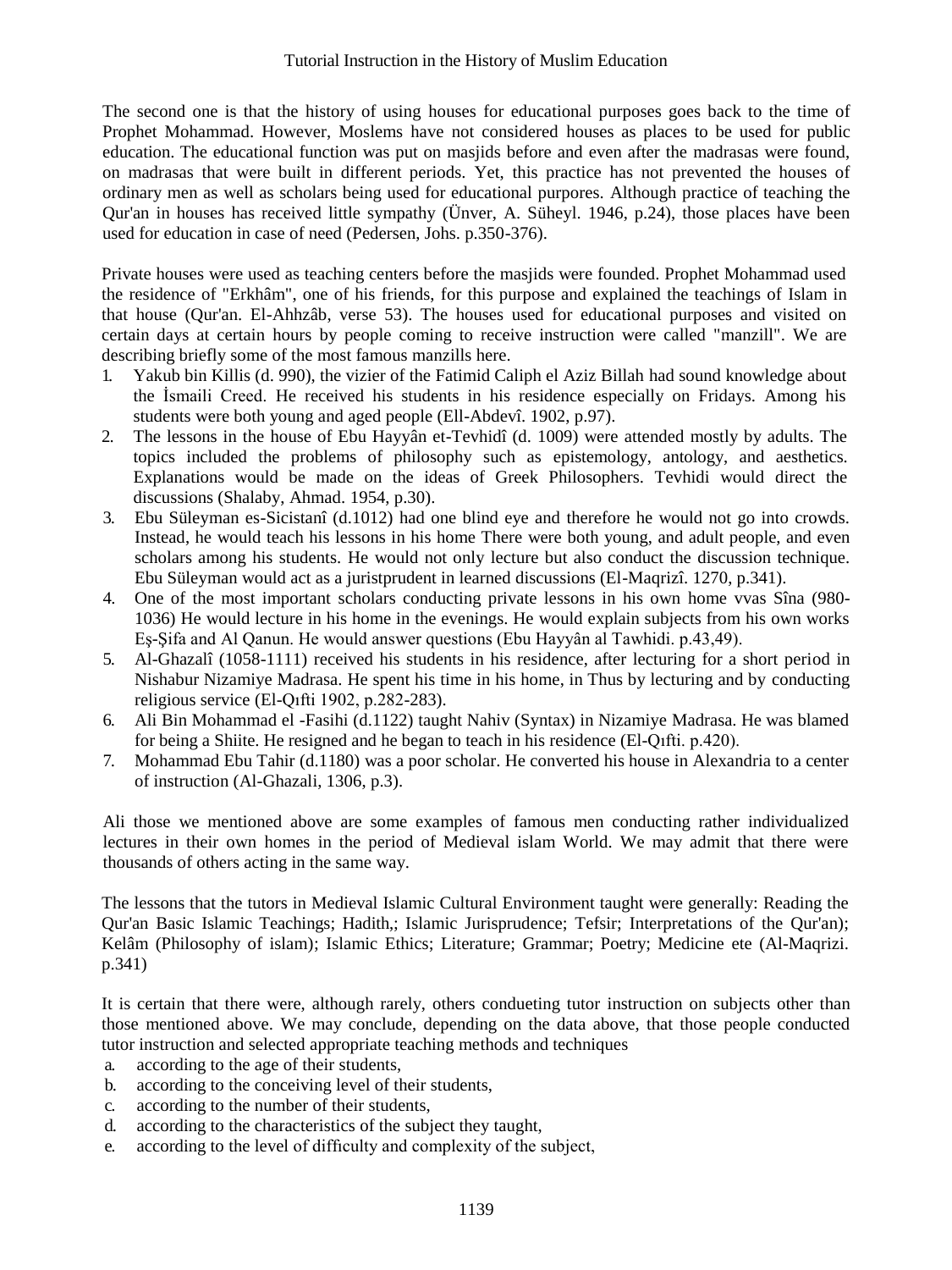f. according to the time frame being short or long.

It is interesting to say that almost ali of the mu'ids, faqihs, and private teachers giving tutor instruction throughout the medieval history of education in the Moslem World were men. These people used different teaching methods. Among these methods and techniques:

- a) It was observed that they used "Thakrir" (lecture, declaration, confirnıation...) medhod.
- b) It was understood that they used istigwabb (sokratiyye Catechetical) method.
- c) It was felt that they used munâgasha (discussion, dispute, arguing) method.

## **2. Concluding remarks**

As a result of this study, it was concluded that tutor instruction which is one of the techniques of individualized instruction and which gained great popularity especially in Europe and in the USA in recent years is not a new technique. it may also be admitted that the term "pedagogue" used during the Ancient Greek and Roman Times, to name the professional tutors teaching to the children of aristocrat families carries partly the same meaning as tutor.

Tutor instruction has a place also in medieval history of education in the Moslem World. Tutorship was conducted both by mu'ids (assitant professors) in madrasas as an offıcial duty and by some scholars or private teachers giving private lessons in their own homes to an individual student or to a group of two, three, or even more despite the fact that what they were doing was not their official duty. However, unlike the tutors in Western world, these people were not professional teachers. Most commonly, they conducted their teaching for God's sake (fi-sabilillah). in addition, their students varied not only in terms of age but also in terms of social class.

Mu'ids or tutors would determine the teaching method by considering the level of the students. The most commonly used teaching methods were lecturing and catechetical methods. Discussion was also employed in advanced groups.

We may say that it is no more a must in this age of Internet that the tutor and the students come face to face. A tutor can present to his students several alternatives with various characteristics for learning at several levels and students can proceed their learning activities following the alternatives appropriate for their learning levels; they can even be tested through internet. As one tutor can teach to more than one group at a time by means of this technology, a student should be able to receive instruction service from more than one tutor. Because it has been understood in our time, that one of the greatest rivals of humanity is time. The individual should be able to realize the highest level of improvement and maturing and be able to start production. The essential spirit of tutor instruction is to reach this goal.

# **References**

A. Merriam-Webster (1967). Webster's Seventh New CoUegiate Dictionary, G and C. Merriam Company, Massachusetts, p.958.

Abû'l-Faraj, 1890, Muhtasar, Beyrut, p.425.

Al-Ghazali, 1306 H. al-Ihya, III, Kahira, p.3.

Al-Magrizî, 1270 H. Al-Khirat II: Kahire, p.374. Al Suyutî, 1321, H. Husn al-Muhadara, Kahira, p.157.

Al-Subki. (1908). Muid al-Niam ve Mubîd al-Nigam, Leiden, pp.154-155.

Ebu Hayyân al Tawhidi... el-İmtâ ve'1-Müânse, II, p.43, 49.

Ell-Abdevî. 1902. El-Medhal. Vol. II, Kahira, p.97.

El-Qıfti 1902 Akhâr al-Hukamâ, Leipzig, p.282-283.